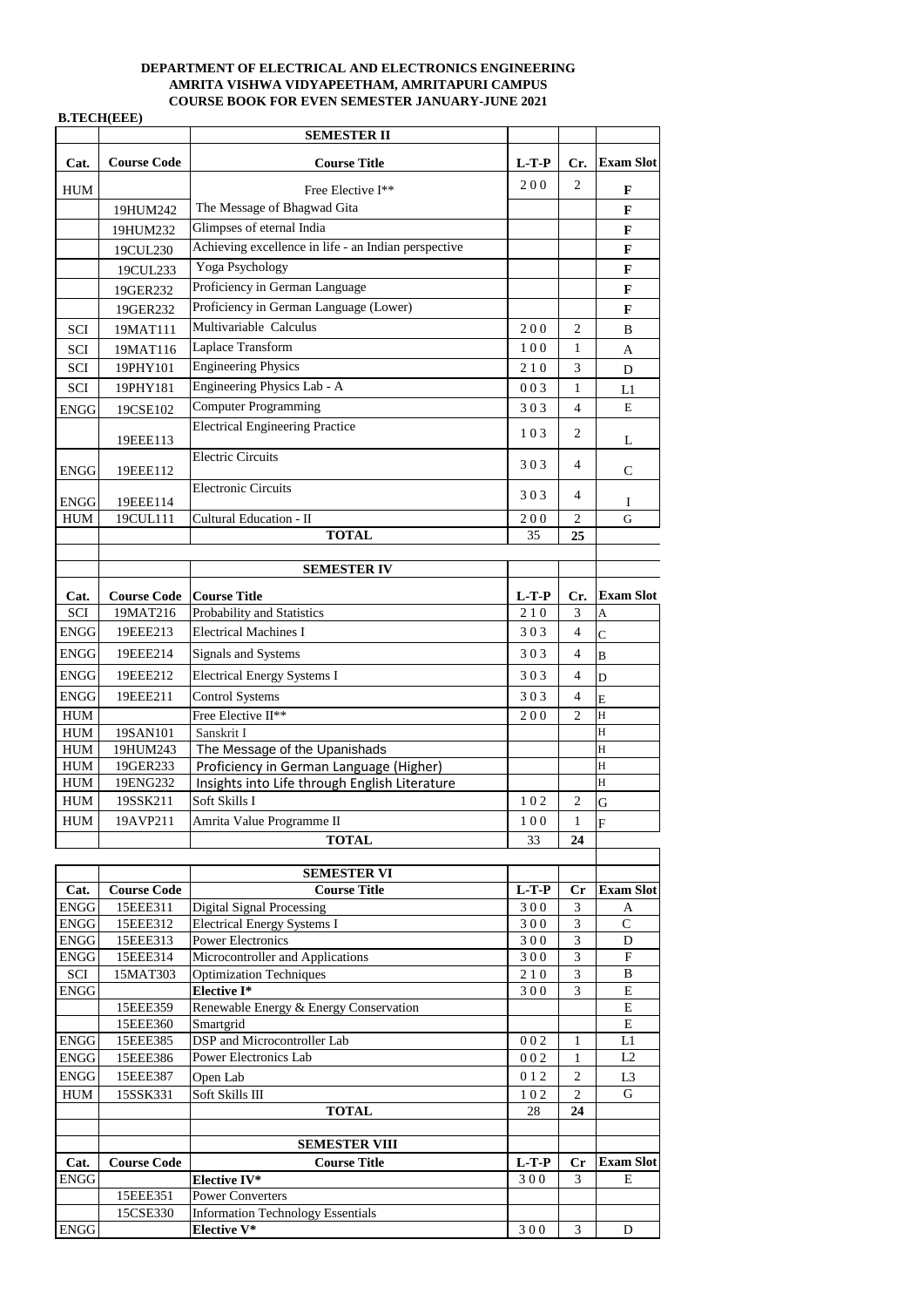|     | 15EEE343 | <b>Fundamentals of Soft Computing</b> |    |  |
|-----|----------|---------------------------------------|----|--|
|     | 15EEE336 | Digital Control Systems               |    |  |
| PRJ | 15EEE499 | <b>Project Phase II</b>               |    |  |
|     |          | <b>TOTAL</b>                          | 16 |  |